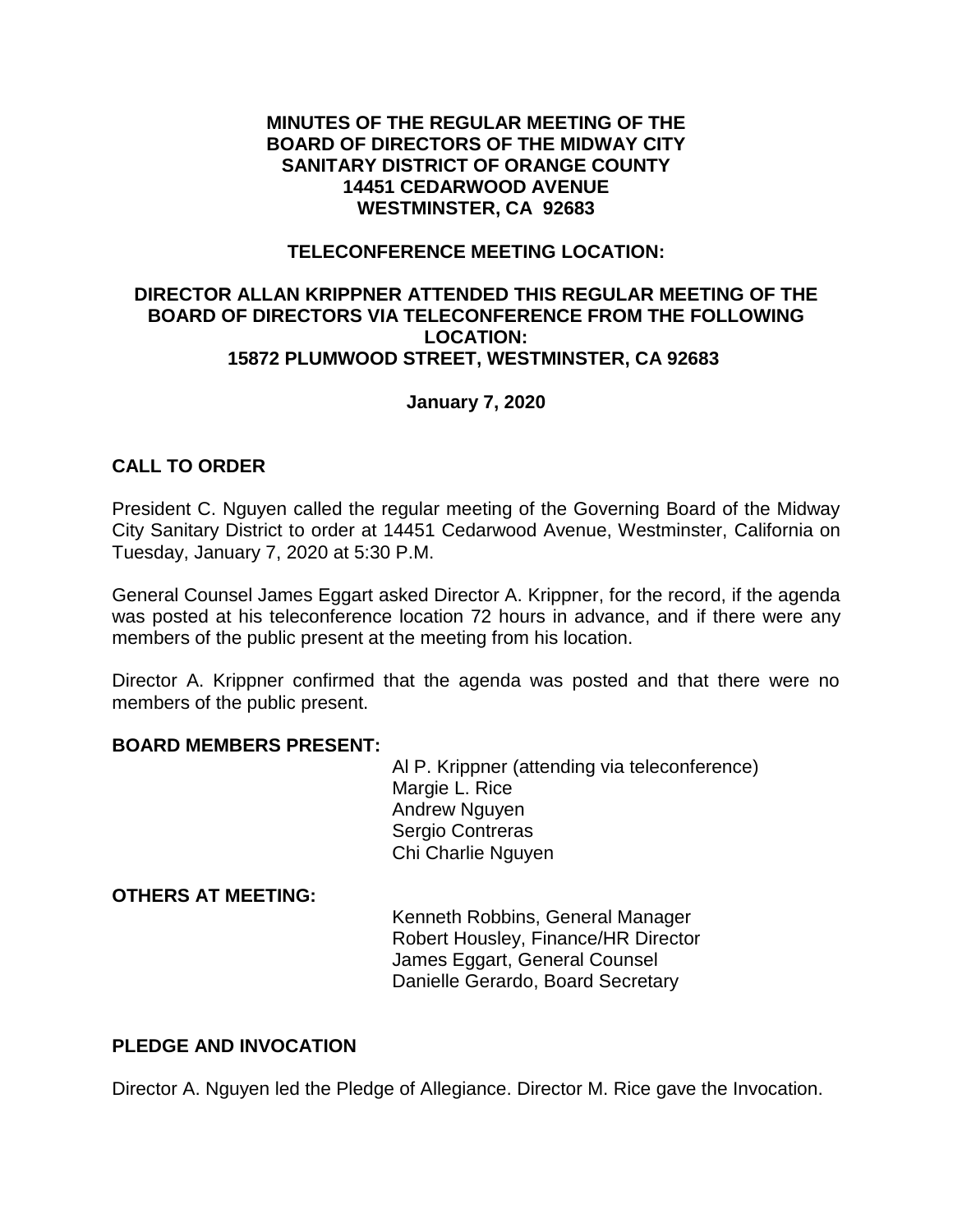#### **PUBLIC COMMENTS**

None

# **APPROVAL OF THE MINUTES OF THE REGULAR MEETING OF DECEMBER 17,**

A motion was made by Director A. Nguyen, seconded by Director S. Contreras, to approve the minutes of the regular meeting of December 17, 2019. The motion was approved by the following 5-0 roll call vote:

AYES: M. Rice, S. Contreras, A. Nguyen, A. Krippner and C. Nguyen NAYS: ABSTAIN: ABSENT:

# **APPROVAL OF EXPENDITURES**

A. Demands in the amount of \$ 236,038.84

| #  | CK #                    | Date | <b>AMOUNT VENDOR</b> |                                                                                                         |
|----|-------------------------|------|----------------------|---------------------------------------------------------------------------------------------------------|
| 1  |                         |      |                      | <b>CHECKS:</b>                                                                                          |
| 2  | 11065                   | 12/1 | \$                   | 4,177.68 US Bank Corporate Payment Systems - District Credit Cards                                      |
| 3  | $11066$ $12/12$ \$      |      |                      | 1,234.57 Wex Bank (Chevron) - Fuel Credit Card for December 2019                                        |
| 4  | $11067$ $12/12$ \$      |      |                      | 5,127.09 SoCal Gas - CNG Fuel for December 2019                                                         |
| 5  | $11068$ $12/12$ \$      |      |                      | 71.66 SoCal Gas - District Office, Maintenance Shop, & Wash Rack Usage Fees for December 2019           |
| 6  | $11069$ $12/13$ \$      |      |                      | 430.00 Dartco Transmission Sales & Service - Transmission Hose & Fitting for Solid Waste Truck NG6      |
| 7  | $11070$ $12/13$ \$      |      |                      | 525.00 Ayala's Car Wash - Fleet Truck Washes on 12/10/19                                                |
| 8  | $11071$ $12/13$ \$      |      |                      | 262.63 Cintas - Uniform Services for 12/12/19                                                           |
| 9  | $11072$ $12/13$ \$      |      |                      | 216.05 AT&T Mobility - Cell Phone Service for December 2019                                             |
| 10 | $11073$ $12/18$ \$      |      |                      | 225.00 Ayala's Car Wash - Fleet Truck Washes on 12/17/19                                                |
| Ħ  | $11074$ $12/18$ \$      |      |                      | 1,596.14 <b>Bodyworks Equipment -</b> Restock (3) Proxmity Switches, Grabbers, Belts, Tubes, Idler Gear |
| 12 | $11075$ $12/18$ \$      |      |                      | 3,963.23 Daniels Tire Service - Restock (20) New Tires & (7) Repairs and Recaps                         |
| 13 | $11076$ $12/18$ \$      |      |                      | 771.99 Dartco Transmission Sales & Service - Restock (12) Transmission Filter Kits                      |
| 14 | $11077$ $12/18$ \$      |      |                      | 83.38 Hillco Fastner Warehouse - Restock (112) Washers and Locknuts                                     |
| 15 | $11078$ $12/18$ \$      |      |                      | 120.16 <b>Hose-Man -</b> Restock Brass Fitings for Air Tank on Mack Trucks                              |
| 16 | $11079$ $12/18$ \$      |      |                      | 1,028.86 Los Alamitos Napa Auto Parts - Filters & Gear Oil, Battery, Wipers, Hoses, Halogen Light       |
| 17 | $11080$ $12/18$ \$      |      |                      | 22,692.20 Rutan & Tucker - Legal Services for November 2019                                             |
| 18 | $11081$ $12/18$ \$      |      |                      | 824.58 <b>TEC of California</b> - Restock Brake Kits, Seals, Gaskets, Clamps, Brake Housing, Tie Rod    |
| 19 | $11082$ $12/18$ \$      |      |                      | 4.681.80 <b>Truck Gears</b> - Differential for Solid Waste Truck NG8                                    |
| 20 | $11083$ $12/20$ \$      |      |                      | 75.00 <b>Advanced Gas Products -</b> Restock (5) Cylinder Rentals for November 2019                     |
| 21 | $11084$ $12/20$ \$      |      |                      | 317.72 AT&T - Brookhurst Lift Station Phone Service for December 2019                                   |
| 22 | $11085$ $12/20$ \$      |      |                      | 661.38 TM Services (Be Safe Fire Protection) - Annual Fire Extingisher Maintenance and Service          |
| 23 | $11086$ $12/20$ \$      |      |                      | 264.15 Cintas - Uniform Services for 12/19/19                                                           |
|    | 24   11087   12/20   \$ |      |                      | 228.11 City of Westminster - Water Service for December 2019 (District Offices, Maint. Shop, Wash Rack) |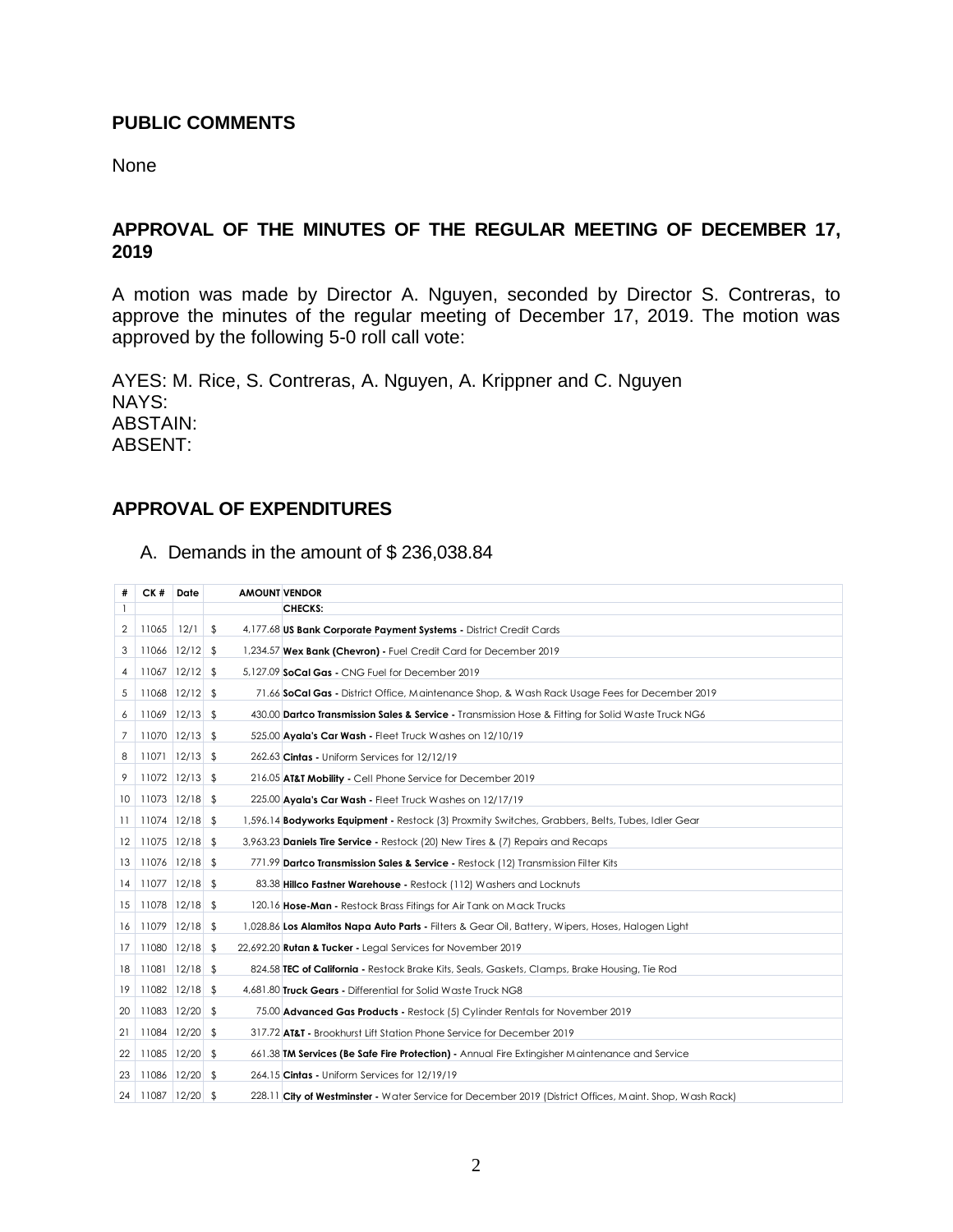| 25       | 11088 12/20 \$     |            |     | 56.23 City of Westminster - Hydrant Water Service for December 2019                                                              |
|----------|--------------------|------------|-----|----------------------------------------------------------------------------------------------------------------------------------|
| 26       | $11089$ $12/20$ \$ |            |     | 93.70 LegalShield - Member Paid Services for December 2019                                                                       |
| 27       | $11090$ $12/24$ \$ |            |     | 74,338.04 CR Transfer - Tonnage from 12/01/2019 through 12/15/2019                                                               |
| 28       | $11091$ $12/24$ \$ |            |     | 3,263.06 CRC Cloud - IT Maintenance & Support for January 2020 and New Computer for Accounting                                   |
| 29       | $11092$ $12/24$ \$ |            |     | 254.48 <b>Priney Bowes Global Finanical Services -</b> Postage Machine Lease Payment for the Period: 01/10/2020 - 04/06/2020     |
| 30       | $11093$ $12/24$ \$ |            |     | 3,465.85 SDRMA Delta Dental - Dental Insurance Premium for January 2020                                                          |
| 31       | $11094$ $12/24$ \$ |            |     | 1,151.92 The Standard Life Insurance - Life Insurance & AD&D Premium Coverage for January 2020                                   |
| 32       | $11095$ $12/26$ \$ |            |     | 65.00 Asbury Environmental Services - (300) Gallons Used/Mixed Oil Pick-Up                                                       |
| 33       | $11096$ $12/26$ \$ |            |     | 525.00 Ayala's Car Wash - Fleet Truck Washes on 12/23/19                                                                         |
| 34       | $11097$ $12/26$ \$ |            |     | 300.00 <b>Memorial Care Medical Foundation</b> - DMV Exams and Testing                                                           |
| 35       | $11098$ $12/26$ \$ |            |     | 1,194.40 <b>Rosemead Oil Products -</b> Restock Oil for Solid Waste Trucks                                                       |
| 36       | $11099$ $12/26$ \$ |            |     | 478.50 <b>Sign Design -</b> (10) Custom Truck Magnets for Solid Waste Trucks                                                     |
| 37       | $11100$ $12/31$ \$ |            |     | 225.00 Ayala's Car Wash - Fleet Truck Washes on 12/30/19                                                                         |
| 38       | 11101              | 1/1        | \$  | 2,365.37 <b>Bodyworks Equipment -</b> In & Out Cylinder for Lift Arm NG4, Restock Idler Gear for Lift Arm Grabbers               |
| 39       | 11102              | 1/1        | \$  | 264.15 Cintas - Uniform Services for 12/27/19                                                                                    |
| 40       | 11103              | 1/1        | \$  | 1,325.03 <b>Frontier Communications</b> - District Office Phones & (Hammon, Willow, Westminster) Lift Stations for December 2019 |
| 41       | 11104              | 1/1        | \$  | 3,906.76 Southern California Edison-District Offices, CNG Station and Lift Stations for December 2019                            |
| 42       | 11105              | 1/1        | \$  | 145.81 Tom's Truck Center - Oil Change for Bulky Pick-up Truck NG11                                                              |
| 43       |                    |            | \$. | 142,996.68 CHECKS SUBTOTAL                                                                                                       |
| 44<br>45 |                    |            |     | <b>PAYROLL</b>                                                                                                                   |
| 46       |                    | $12/17$ \$ |     | 66,722.46 Payroll - Staff Checks Taxes & Direct Deposits                                                                         |
| 47       |                    | $12/17$ \$ |     | 2,524.76 Payroll - Nationwide Deferred Compensation (100% Paid By Employees)                                                     |
| 48       |                    | $12/17$ \$ |     | 660.00 Payroll - Nationwide Deferred Compensation (100% Paid By Employees)                                                       |
| 49       |                    | $12/20$ \$ |     | 2,986.94 Payroll - Staff Checks Taxes & Direct Deposits (final payroll for seperated employee)                                   |
| 50       |                    | $12/20$ \$ |     | 100.00 Payroll - Nationwide Deferred Compensation (100% Paid By Employees)                                                       |
| 51       |                    | $12/27$ \$ |     | 5,135.37 Board of Director's Payroll for the Month of December 2019                                                              |
| 52       |                    | $12/27$ \$ |     | 396.14 Board of Director's Nationwide Deferred Compensation for November 2019 (100% Paid By Directors)                           |
| 53       |                    | $12/31$ \$ |     | 71,139.10 Payroll - Staff Checks Taxes & Direct Deposits                                                                         |
| 54       |                    | $12/31$ \$ |     | 2,540.35 Payroll - Nationwide Deferred Compensation (100% Paid By Employees)                                                     |
| 55       |                    | $12/31$ \$ |     | 560.00 Payroll - Nationwide Deferred Compensation (100% Paid By Employees)                                                       |
| 56<br>57 |                    |            | \$  | 78,525.67 PAYROLL SUBTOTAL                                                                                                       |
| 58       |                    |            |     | <b>ACH PAYMENTS</b>                                                                                                              |
| 59       |                    | $12/16$ \$ |     | 14,516.49 Retirement Contributions to CalPERS for 12/02/2019-12/15/2019                                                          |
| 60       |                    | $12/30$ \$ |     | 14,570.86 Retirement Contributions to CalPERS for 12/16/2019-12/29/2019                                                          |
| 61       |                    | $1/2$ \$   |     | 52,831.79 ACH Employee Health Insurance Payment to CalPERS for January 2020                                                      |
| 62       |                    | $1/2$ \$   |     | 5,585.39 ACH Board Health Insurance Payment to CalPERS for January 2020                                                          |
| 63<br>64 |                    |            | \$  | 14,516.49 ACH TRANSFERS SUBTOTAL                                                                                                 |
| 65       |                    |            | Ş.  | 236,038.84 TOTAL EXPENDITURES (HANDCUT, REGULAR, PAYROLL, ACH TRANSFERS)                                                         |
| 66       |                    |            |     |                                                                                                                                  |
| 67<br>68 |                    |            |     | <b>BANK TRANSFERS</b><br>12/19 \$ 2,500,000.00 Transfer Funds from Money Market to Checking Account                              |

A motion was made by Director M. Rice, seconded by Director A. Nguyen, to approve the expenditures in the amount of \$ 236,038.84. The motion was approved by the following 5-0 roll call vote: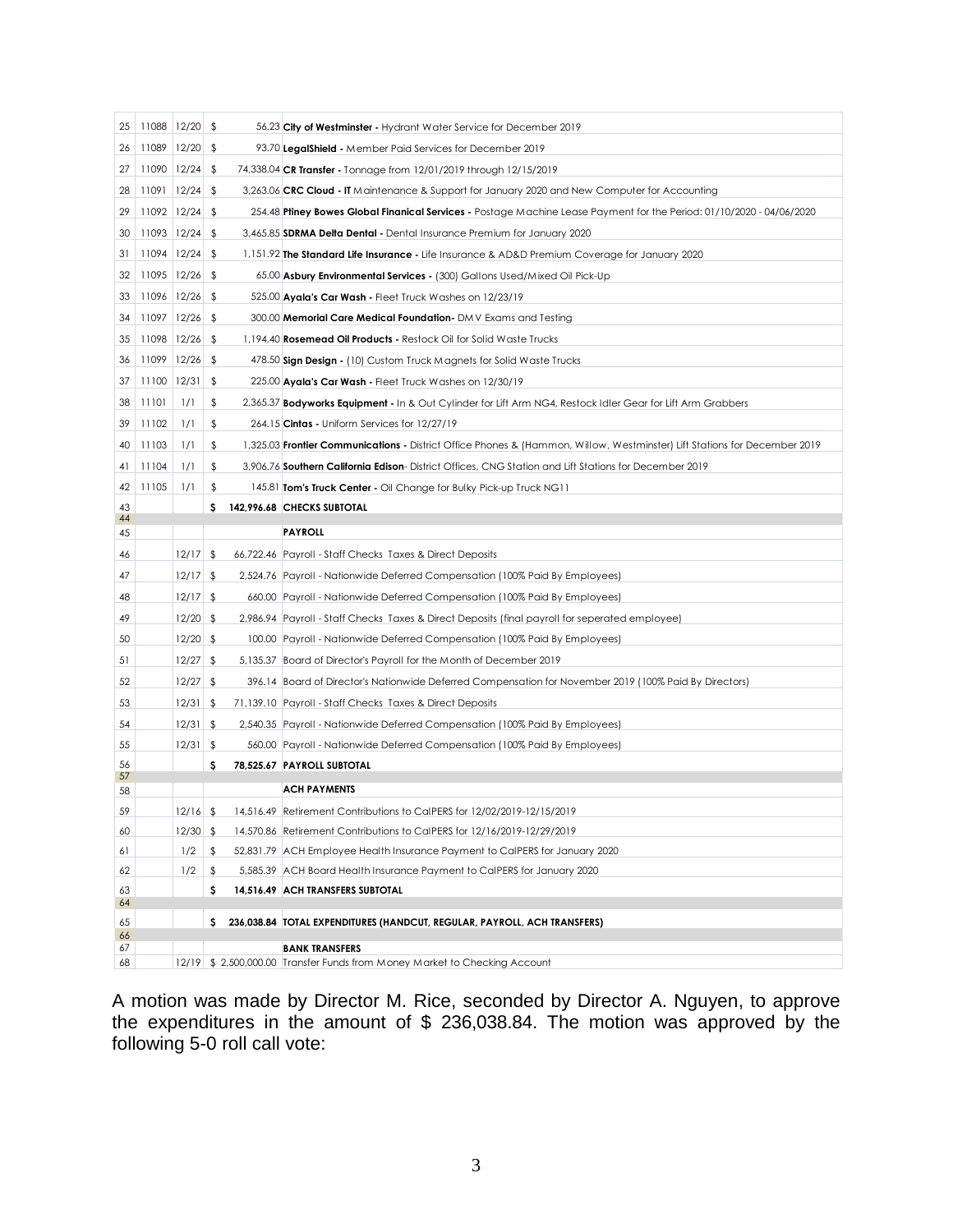AYES: M. Rice, S. Contreras, A. Nguyen, A. Krippner and C. Nguyen NAYS: ABSTAIN: ABSENT:

# **REPORTS**

## **Report of President**

President C. Nguyen thanked staff for their help with a resident who needed assistance with their large bins from CR&R.

#### **Report of General Manager**

GM K. Robbins reported that the sewer spill that occurred while he was out on vacation was the first in 26 months and that all requirements were met as far as reporting the incident to proper authorities.

GM K. Robbins reported that the District is still picking up Christmas trees instead of bulky items but that tonnage for the trees is trending down from the last few years.

GM K. Robbins reported that during the last loads being dropped at CR&R on Monday, January 6, 2020 there was a fire which shut down the MRF and is the reason the drivers were working late on Tuesday, January 7, 2020.

GM K. Robbins stated that the drivers requested to change up their routes every quarter but that after doing so, there were some complaints. The union sent the District a cease and desist letter due to the complaints. GM K. Robbins responded by respectfully disagreeing and pointing out that under Article 18 of the MOU (management rights) this is operations and that nothing has changed. He stated that he had a meeting with the drivers to discuss it on Tuesday, January 7, 2020.

GM K. Robbins stated that the District received thank you notes from  $5<sup>th</sup>$  grade students at Schroeder Elementary School who were educated on what the District does.

### **Report from the Orange County Sanitation District (OCSD) Meeting on December 18, 2019**

Director A. Nguyen reported that the meeting was mainly discussion regarding who was in, who was out, meetings with legislators and the impeachment of the President.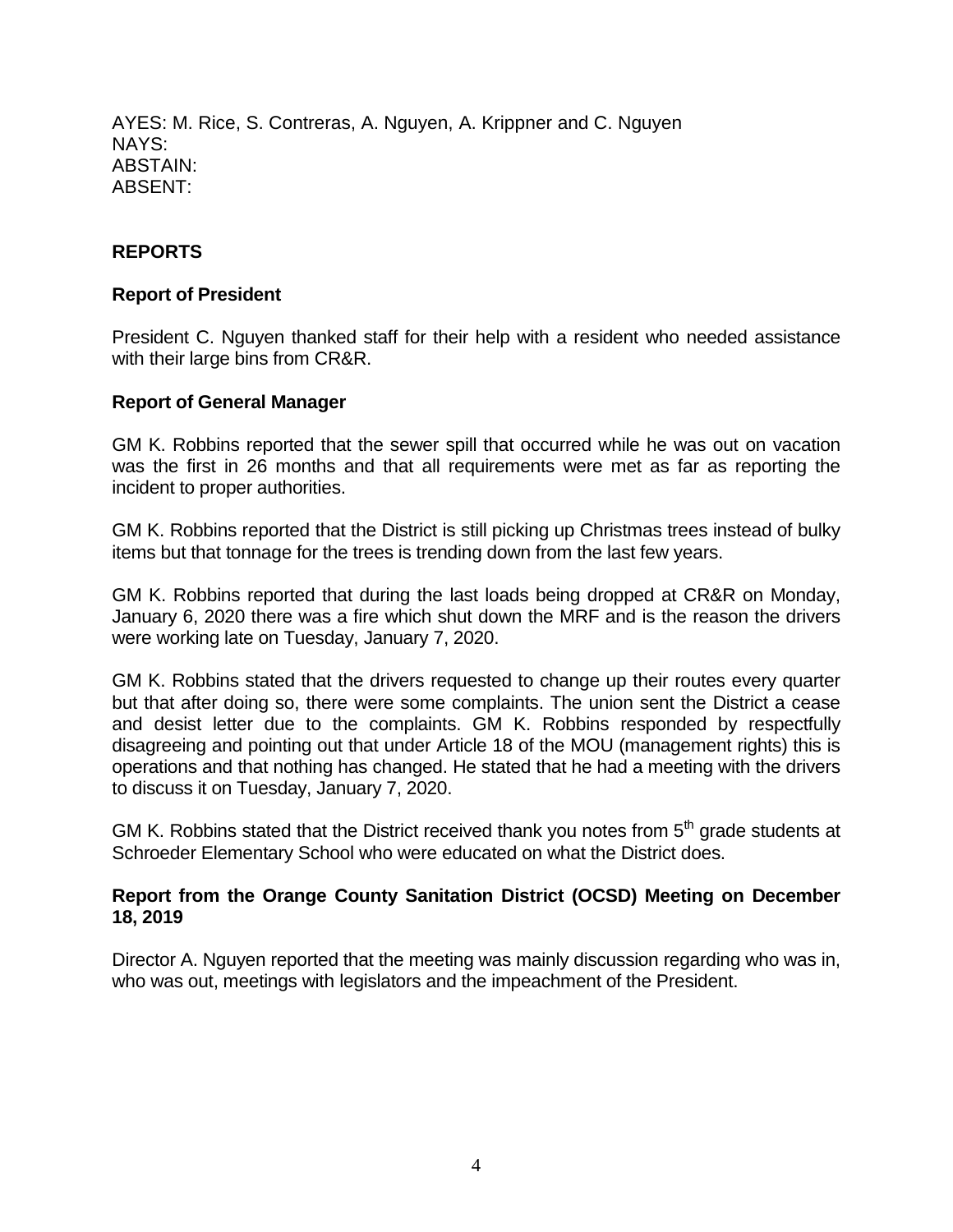# **Report from the 2020 Little Saigon Westminster Tet Parade Organization Meetings on December 22 & 23, 2019**

Director A. Nguyen reported that he went to meet with the committee on December 22, 2020 and was told that there had been new people appointed to the committee. He returned on December 23, 2020 in order to make sure that the money owed to the City of Westminster (\$70,000) for the required permit was paid.

GM K. Robbins stated that he purchased magnetic signs for the vehicles the Directors will be using to represent the District in the parade.

### **CONSENT CALENDAR**

None

### **OLD BUSINESS**

None

### **NEW BUSINESS**

A. RESOLUTION NO. 2020-01 *(Roll Call Vote)*

A RESOLUTION NO. 2020-01 OF THE BOARD OF DIRECTORS OF THE MIDWAY CITY SANITARY DISTRICT, OF ORANGE COUNTY, CALIFORNIA, REVISING THE POLICIES AND PROCEDURES OF THE BOARD OF DIRECTORS REGARDING ELECTION OF OFFICERS TO ESTABLISH A POLICY FOR THE ROTATION OF OFFICER POSITIONS

General Counsel James Eggart stated that at the December 10, 2019 reorganization meeting, the Board directed him to prepare a policy to establish a policy limit to terms that individuals can serve in a single office for up to two years and to provide for the rotation of the officer positions. He stated that he attempted this by adding one sentence to the end of the first paragraph of the Board's procedures which states - "It is the policy of the Board that officer positions should be rotated so that the same individual does not serve more than two consecutive terms in the same position." He stated that if the Board was satisfied with the language, there is a Resolution to effectuate it, or if the Board would like the language to be different, they could provide that to him to bring back to the Board for adoption.

There was a lengthy discussion regarding this item and the language needed to make it satisfactory to all members of the Board.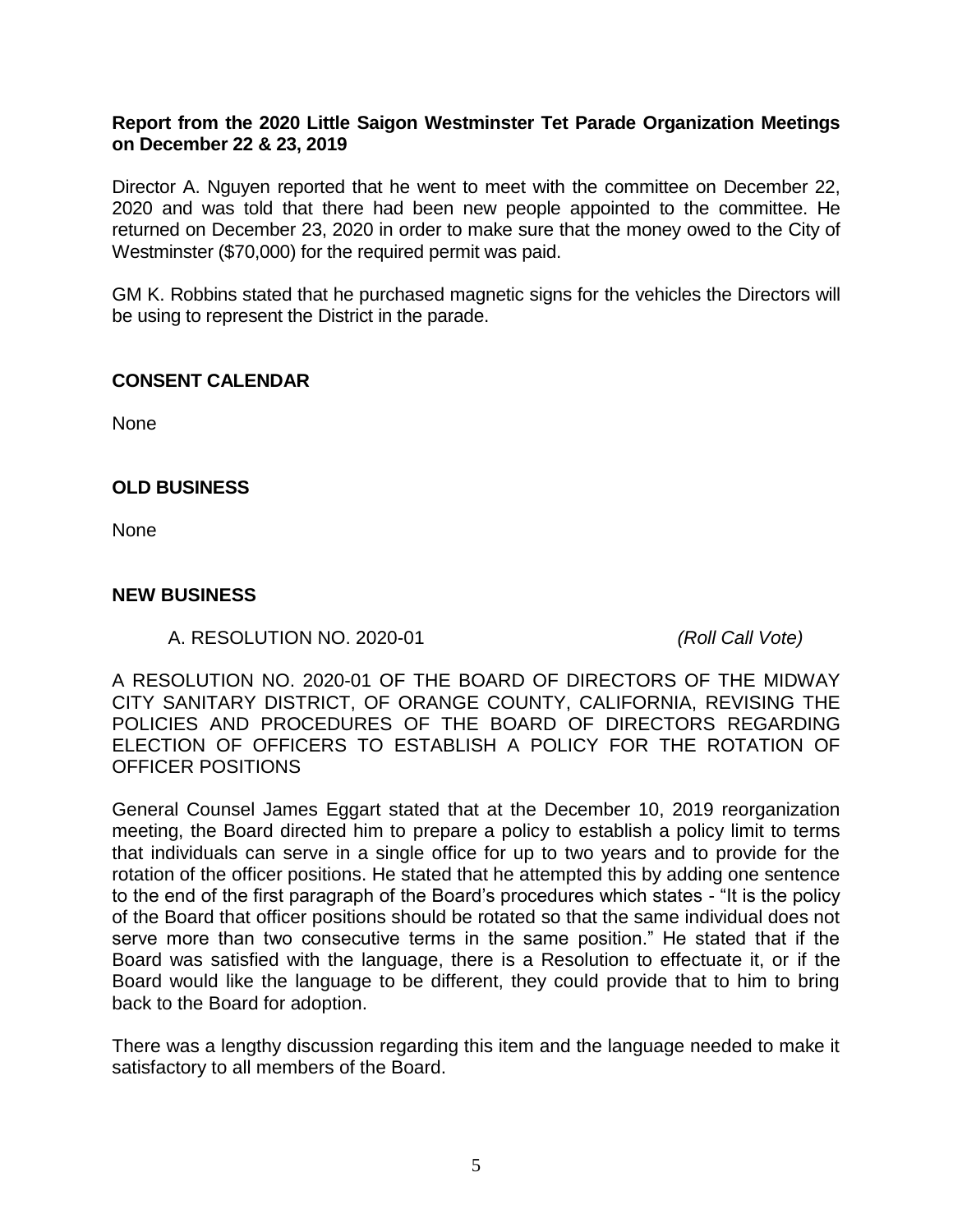A motion was made by Director S. Contreras, seconded by Director M. Rice, to adopt a policy stating that officer positions should be rotated so that the same individual does not serve more than two consecutive years, or more than two total years during the individuals' elective term, in the same position.

A substitute motion was made by President C. Nguyen, seconded by Director A. Nguyen, to direct General Counsel James Eggart to prepare multiple options of policy language reflecting the different views of the Board members and to bring those back to the Board at the next meeting for its consideration in order to adopt Resolution No. 2020-01, revising the policies and procedures of the Board of Directors regarding election of officers to establish a policy for the rotation of officer positions. The substitute motion was approved by the following 3-2 roll call vote:

AYES: A. Nguyen, A. Krippner and C. Nguyen NAYS: M. Rice and S. Contreras ABSTAIN: ABSENT:

> B. Consider Approval of Attendance at the 2020 Waste Expo being held at the Ernest N. Morial Convention Center in New Orleans, Louisiana May 4-7, 2020 *(Roll Call Vote)*

A report of a summary of Staff's recommendation was provided and considered by the Board. A motion was made by Director M. Rice, seconded by Director A. Nguyen, to approve attendance at the 2020 Waste Expo being held at the Ernest N. Morial Convention Center in New Orleans, Louisiana May 4-7, 2020. The motion was approved by the following 5-0 roll call vote:

AYES: M. Rice, S. Contreras, A. Nguyen, A. Krippner and C. Nguyen NAYS: ABSTAIN: ABSENT:

C. Approve the Professional Services Agreement between the Midway City Sanitary District and White Nelson Diehl Evans LLP to Perform the Independent Audit Services for Three (3) Fiscal Years Ending June 30, 2022, with an Option for Two(2) Additional One Year Periods Ending June 30, 2024 *(Roll Call Vote)*

A report of a summary of Staff's recommendation was provided and considered by the Board. A motion was made by Director A. Nguyen, seconded by President C. Nguyen, to approve the professional services agreement between the Midway City Sanitary District and White Nelson Diehl Evans LLP to perform the independent audit services for three fiscal years ending June 30, 2022, with an option for two additional one year periods ending June 30, 2024. The motion was approved by the following 5-0 roll call vote: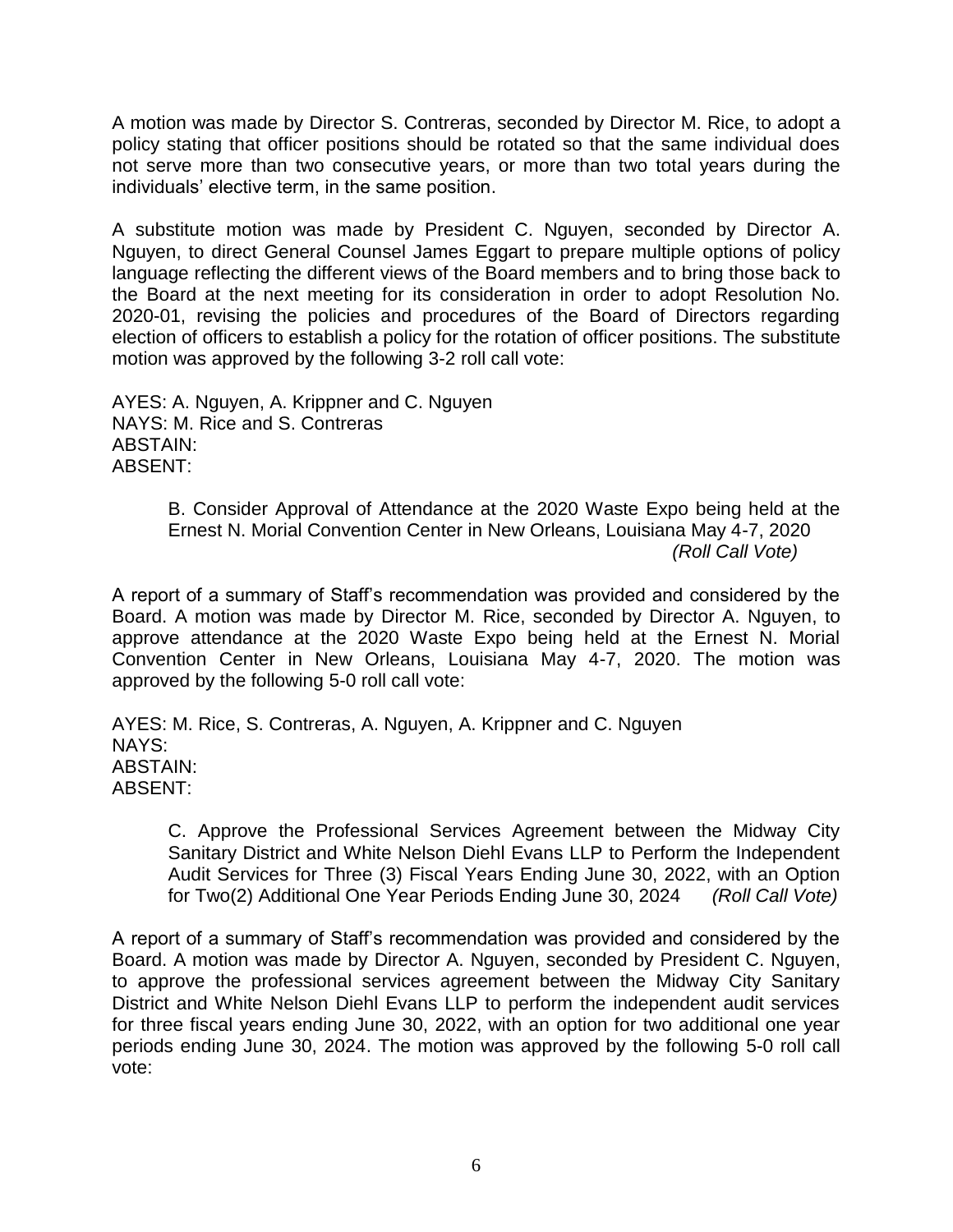AYES: M. Rice, S. Contreras, A. Nguyen, A. Krippner and C. Nguyen NAYS: ABSTAIN: ABSENT:

D. Consider Proposal from SCI Consulting Group to Provide a Comprehensive Parcel and Levy Audit of the District's Parcel Program *(Roll Call Vote)*

A report of a summary of Staff's recommendation was provided and considered by the Board. A motion was made by Director A. Nguyen, seconded by President C. Nguyen, to approve the proposal from SCI Consulting Group to provide a comprehensive parcel and levy audit of the District's parcel program. The motion was approved by the following 5-0 roll call vote:

AYES: M. Rice, S. Contreras, A. Nguyen, A. Krippner and C. Nguyen NAYS: ABSTAIN: ABSENT:

E. Consider Amendment to Legal Agreement with Rutan & Tucker, LLP Providing for Increased Hourly Billing Rates for Legal Counsel Services Commencing on January 1, 2020 *(Roll Call Vote)*

A report of a summary of Staff's recommendation was provided and considered by the Board. A motion was made by Director A. Nguyen, seconded by Director S. Contreras, to approve the amendment to legal agreement with Rutan & Tucker, LLP providing for increased hourly billing rates for legal counsel services commencing on January 1, 2020. The motion was approved by the following 5-0 roll call vote:

AYES: M. Rice, S. Contreras, A. Nguyen, A. Krippner and C. Nguyen NAYS: ABSTAIN: ABSENT:

F. Consider Approval of Attendance at Fund Raising Event for the 2020 Little Saigon Westminster Tet Parade on Friday, January 10, 2020 *(Roll Call Vote)*

A report of a summary of Staff's recommendation was provided and considered by the Board. A motion was made by Director A. Nguyen, seconded by President C. Nguyen, to approve attendance at fund raising event for the 2020 Little Saigon Westminster Tet Parade on Friday, January 10, 2020 and to purchase a table for 10 in the amount of \$650. The motion was approved by the following 5-0 roll call vote: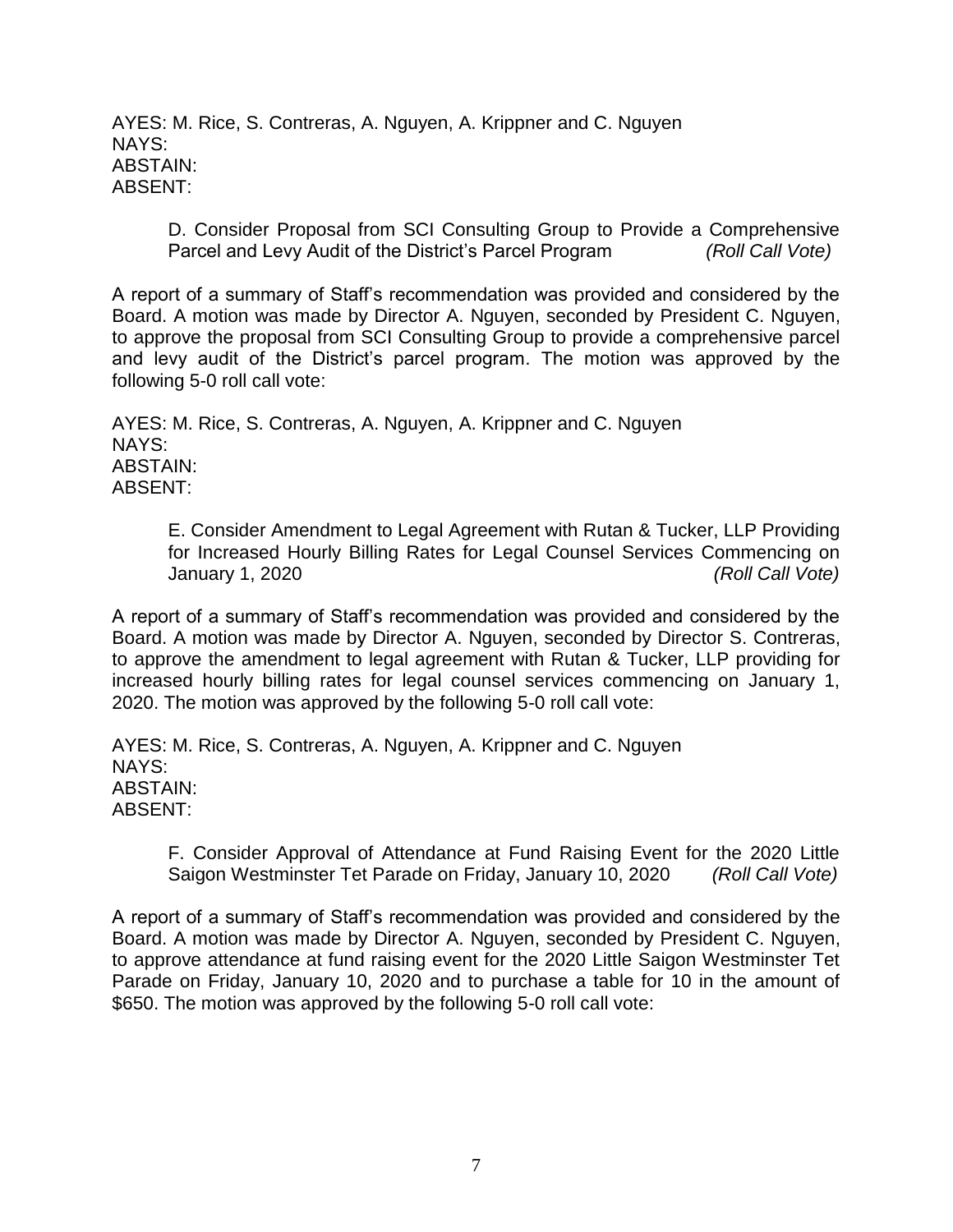AYES: M. Rice, S. Contreras, A. Nguyen, A. Krippner and C. Nguyen NAYS: ABSTAIN: ABSENT:

## **INFORMATIONAL ITEMS**

A. Independent Special Districts of Orange County (ISDOC) Quarterly Meeting on Thursday, January 30, 2020

Receive and file.

### **BOARD CONCERNS/COMMENTS**

Director Rice stated that she felt that the Board spent a lot of unnecessary time on item 9A.

Director S. Contreras thanked Director A. Krippner for his efforts in attending the meetings but stated that he feels that there needs to be a better system in place. He asked that staff look into an alternative system for telecommunication during the meetings.

#### **GM/STAFF CONCERNS/COMMENT**

GM K. Robbins stated that since Director A. Krippner did not plan to attend and there was an open seat at the 2020 Little Saigon Westminster Tet Parade fundraiser on January 10, 2020, that he would attend in order to fill the District's table.

GM K. Robbins wished Director M. Rice a happy birthday.

Finance/HR Director R. Housley thanked the Board for their support while GM K. Robbins was out on vacation.

# **GENERAL COUNSEL CONCERNS/COMMENTS**

General Counsel J. Eggart stated that at the Board's request he checked to see if there were any legal limits to the amount of times that a Director could attend the Board meetings via teleconference and he stated that there were none and that it was up to the Board to set any limits if they chose to do so. As far as the technology used for the telecommunication during the meetings, he stated that there needs to be clear communication between Director A. Krippner and the rest of the Board during the meetings.